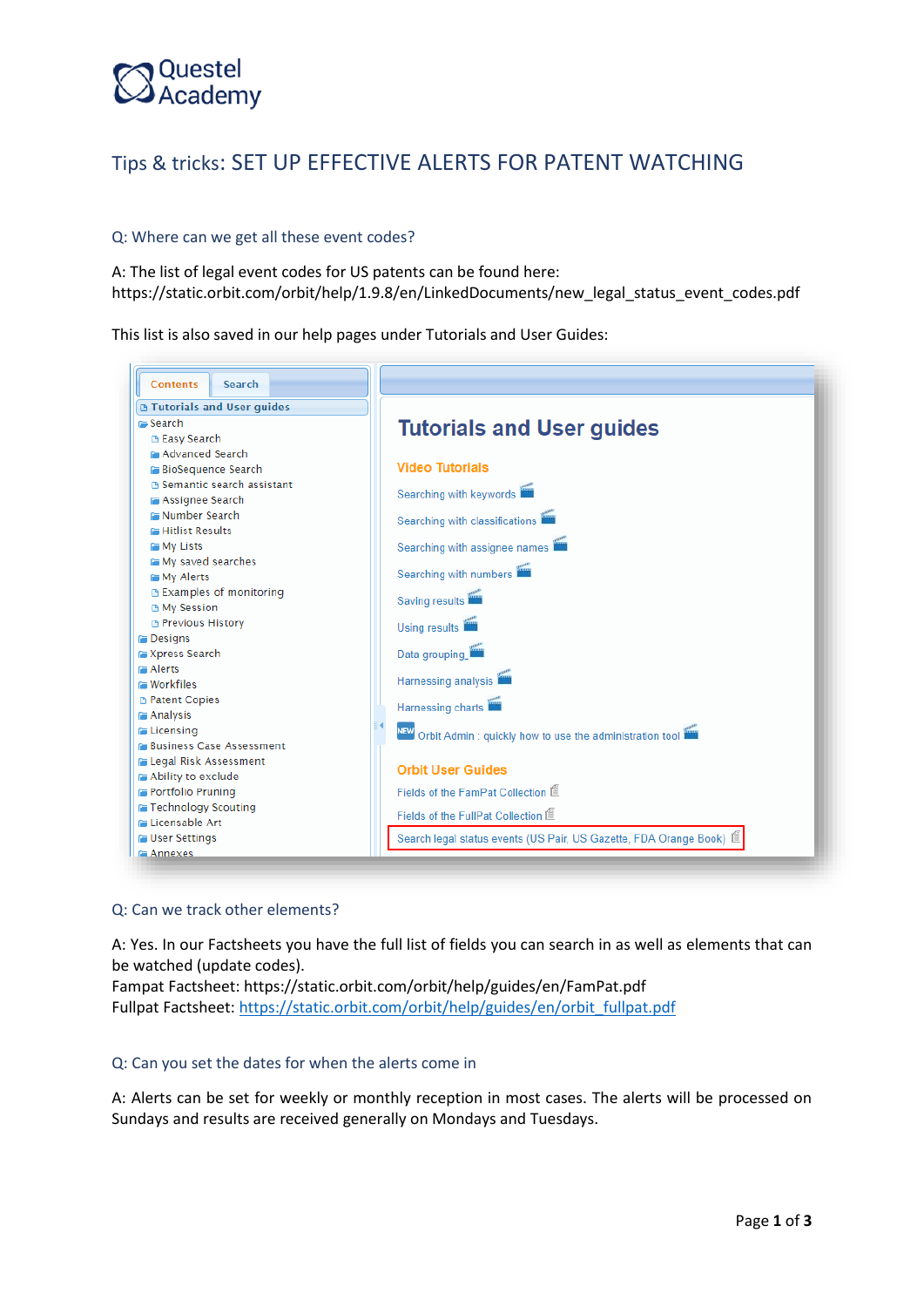

#### Q: Is it always necessary to use Full pat for LGUP code?

A: LGUP code could be used with Fampat as well. However, this means you will be notified of any legal status changes on the entire Fampat Family. If you would like to track specific patents or applications, Fullpat remains the best collection of choice.

#### Q: Does Questel update the legal status in real time for JP, TW, KR patents as well?

A: Legal status for JP, TW, KR is provided through one of our data providers EPO (Inpadoc). The updates are done weekly, and so there is a delay of up to 1 week with the patent office. We also add to the legal status data when we receive the Fulltext of these countries. In some cases, you may notice that we have differences with Inpadoc due to this extra data we integrate.

When tracking Legal Status of specific patents or applications that are important to you, we recommend also using the Patent Legal Status Monitor for the following jurisdictions:

- •**European Patent Office (EPO)**: monitor EP applications and legal and procedural information for euro-PCT and PCT applications.
- •**German Patent Office:** monitor German applications
- •**French Patent Office (INPI):** monitor French applications and French-designated EP applications.
- •**Canadian Patent Office:** monitor Canadian applications
- •**Korean Patent Office:** monitor Korean applications
- •**Chinese Patent Office:** monitor Chinese applications
- •**British Patent Office:** monitor British applications
- •**Nomura Research Institute (NRI):** monitor Japanese applications

The Legal status alerts allow you to track legal changes and obtain results quicker. Feel free to speak to your account manager or the support team [\(help@questel.com\)](mailto:help@questel.com) to try this feature out.

#### Q: Is it possible to track claim amendments?

A: Claim amendments can be tracked using the event code: EG/ACT=COR which tracks corrections or amendments. Below is an example:

Steps to set an alert on specific patents that you would like to see if claims are amended:

- 1. Search patent numbers
- 2. In search history, combine number search with event code "EG/ACT=COR"
- 3. Use search history to set alert